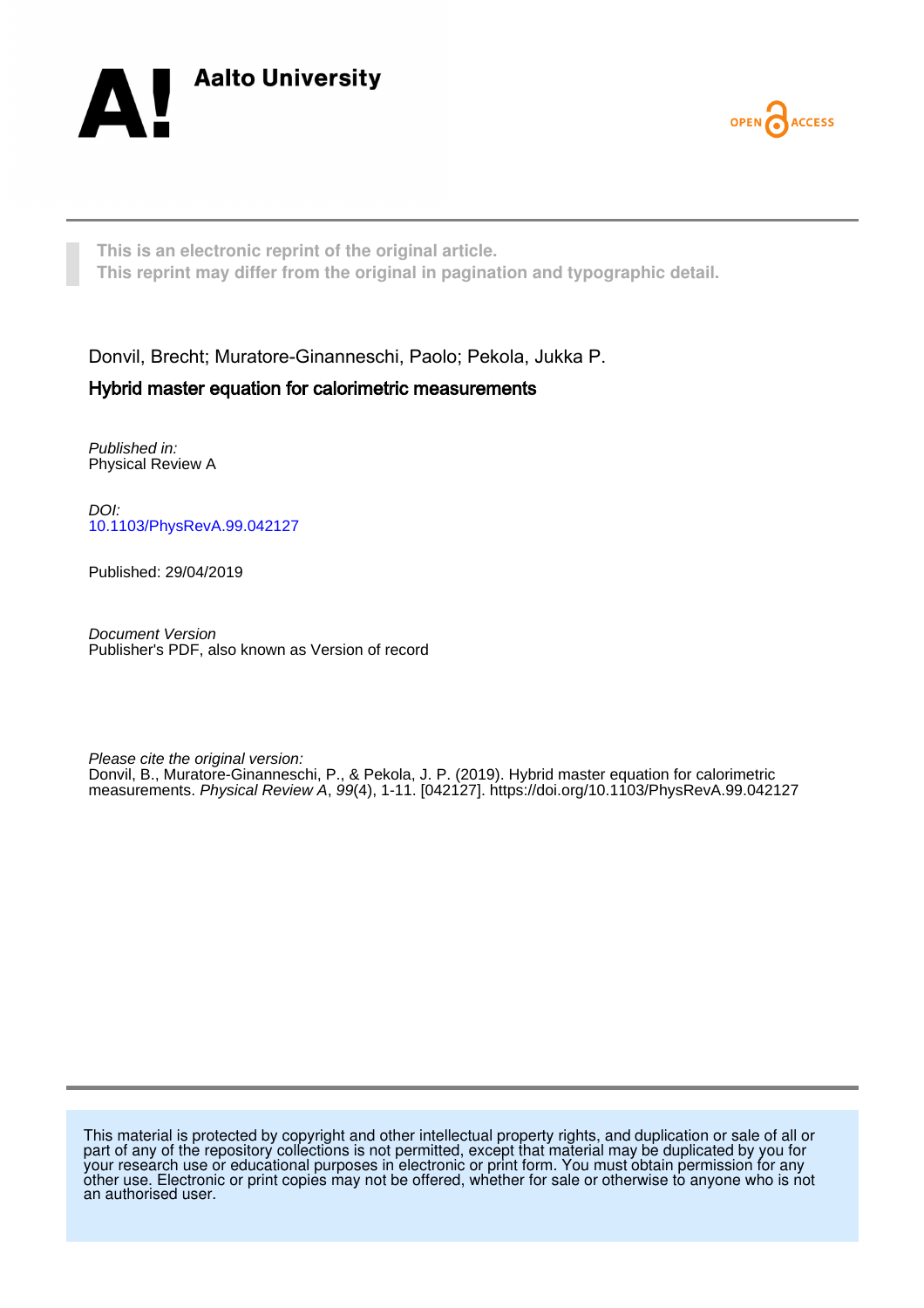# **Hybrid master equation for calorimetric measurements**

Brecht Donvil\* and Paolo Muratore-Ginanneschi†

*Department of Mathematics and Statistics, University of Helsinki, P.O. Box 68, 00014 Helsinki, Finland*

Jukka P. Pekola‡

*Low Temperature Lab (OVLL), Aalto University School of Science, P.O. Box 13500, 00076 Aalto, Finland*

(Received 30 November 2018; published 29 April 2019)

Ongoing experimental activity aims at calorimetric measurements of thermodynamic indicators of quantum integrated systems. We study a model of a driven qubit in contact with a finite-size thermal electron reservoir. The temperature of the reservoir changes due to energy exchanges with the qubit and an infinite-size phonon bath. Under the assumption of weak coupling and weak driving, we model the evolution of the qubit-electron temperature as a hybrid master equation for the density matrix of the qubit at different temperatures of the calorimeter. We compare the temperature evolution with an earlier treatment of the qubit-electron model, where the dynamics were modeled by a Floquet master equation under the assumption of drive intensity much larger than the qubit-electron coupling squared. We numerically and analytically investigate the predictions of the two mathematical models of dynamics in the weak-drive parametric region. We numerically determine the parametric regions where the two models of dynamics give distinct temperature predictions and those where their predictions match.

DOI: [10.1103/PhysRevA.99.042127](https://doi.org/10.1103/PhysRevA.99.042127)

# **I. INTRODUCTION**

The realization of efficient computing devices requires the understanding of the physical origins of heat production brought about by logical operations. Landauer's bound estimates that the minimum average energy dissipated while performing any irreversible logical operation, e.g., the erasure of one bit, is of the order of  $O(k_BT)$  [\[1\]](#page-10-0). Recent experiments [\[2\]](#page-10-0) showed the possibility to realize solid-state devices operating close to the Landauer bound. At the same time, a good understanding of the protocols to achieve the bound has been achieved for classical micro- and nanosystems [\[3,4\]](#page-10-0). Heat generation and control in a quantum integrated circuit still poses many challenges. As the system operates in contact with an environment, controlling thermodynamic indicators entails simultaneous monitoring of the system and the environment. Ultrasensitive radio-frequency calorimetric techniques afford a promising tool to monitor heat transfer in nanodevices down to subkelvin energy resolution [\[5,6\]](#page-10-0).

With this motivation in mind, we derive theoretical predictions for the temperature statistics generated by the experimental setup for calorimetric measurements proposed by [\[7\]](#page-10-0). In essence, the setup is a nanoscale electric circuit, containing a superconducting qubit and a resistor element. The electrons in the resistor form a calorimeter, a finite-size environment of the qubit. The size of the resistor should be small enough such that temperature fluctuations due to energy exchanges between the qubit and calorimeter are detectable.

The proposal by [\[7\]](#page-10-0) was previously modeled by [\[8\]](#page-10-0) as a stochastic jump process for the state of the qubit and the temperature of the calorimeter. The authors of [\[9\]](#page-10-0) introduced electron-phonon coupling to the model. This interaction leads to additional drift and diffusion terms in the evolution of the temperature of the electrons. Second, the authors supposed a strong periodic drive. Under this condition, they used the stochastic jump equation derived by [\[10\]](#page-10-0), which is based on Floquet's theorem, to model the dynamics of the qubit. The stochastic jump process is an unravelling of the corresponding Floquet master equation, discussed in, for example, [\[11–](#page-10-0)[14\]](#page-11-0). In the Floquet stochastic jump equation, the dynamics of the qubit are expressed in terms of solutions of the noninteracting periodically driven qubit. Modeling the dynamics as such is convenient to study the evolution of the electron temperature numerically and analytically. The authors of [\[9\]](#page-10-0) expressed the qubit-calorimeter dynamics in terms of the Chapman-Kolmogorov-type master equation. In what follows, we refer to this equation as the Floquet master equation. One of the main results of [\[9\]](#page-10-0) was to derive from the Floquet master equation a Fokker-Planck equation for the probability distribution of the electron temperature on long timescales, by eliminating the underlying qubit dynamics.

The disadvantage of using the Floquet stochastic equation is that it requires, in addition to the usual set of assumptions required for the Born-Markov approximation [\[15,16\]](#page-11-0), that the strength of the drive be much larger than the qubit-calorimeter coupling squared [\[10\]](#page-10-0). This might not always be the physical reality in experiments. In the current paper, we aim to study the temperature behavior with a different model for the dynamics of the qubit. We use an unraveling [\[17\]](#page-11-0) of the usual Lindblad equation where the drive is added as a perturbation to the nondissipative part. Besides the assumptions made for

<sup>\*</sup>brecht.donvil@helsinki.fi

<sup>†</sup>paolo.muratore-ginanneschi@helsinki.fi

<sup>‡</sup>jukka.pekola@aalto.fi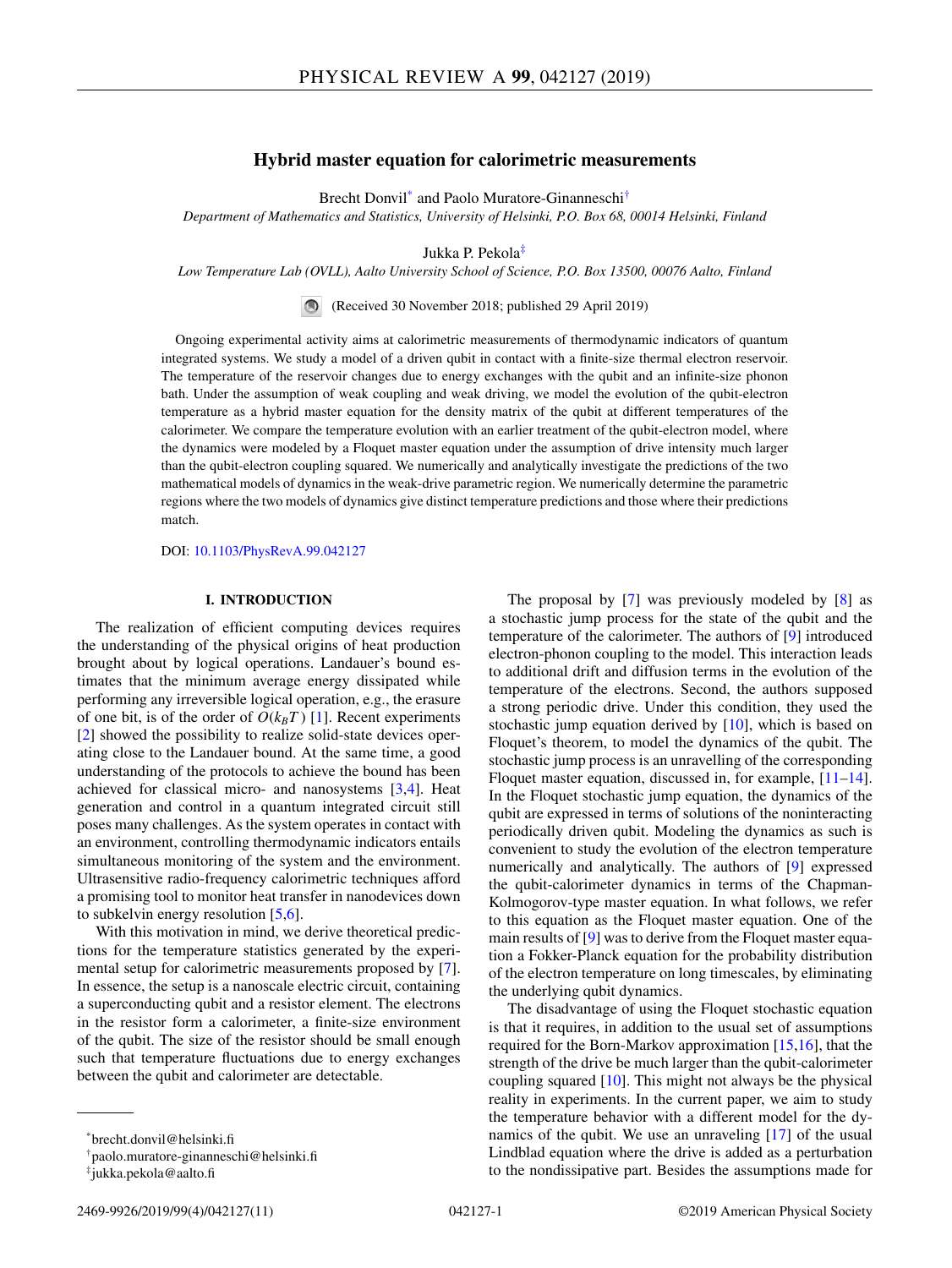<span id="page-2-0"></span>the Born-Markov approximation, this approach requires the strength of the drive to be much smaller than the level spacing of the qubit.

One of our main results is the description of the qubit calorimeter as a hybrid master equation of the form of those introduced in [\[18,19\]](#page-11-0). A hybrid master equation describes the joint evolution of quantum and classical variables. In the present case these variables are the qubit wave function and the temperature of the calorimeter. The quantum discord related to temperature measurements of qubit-temperature states evolving according to the hybrid master equation is zero. This tells us that within our model by measuring the temperature, we cannot detect any quantumness [\[20\]](#page-11-0).

If the qubit is driven long enough, the qubit calorimeter reaches a steady state: the electron temperature fluctuates around a stationary temperature  $T<sub>S</sub>$ . On this timescale, it is possible to derive from the hybrid master equation an effective equation for the temperature evolution. The effective equation has the form of a time-autonomous Fokker-Planck equation. The qubit dynamics can be eliminated with the use of multitimescale perturbation theory. We numerically compare predictions of the hybrid and Floquet master equations. We identify the region of parameters in which the Floquet and weak drive dynamics give the same temperature predictions. We find for which values of the qubitcalorimeter coupling and drive strength both predict the same value for *TS*. Experimentally, this a good indicator: measuring the average temperature is far easier than measuring the fluctuations.

The structure of the paper is as follows. In Sec.  $II$ , we briefly introduce the qubit-calorimeter model. We recap results by [\[8\]](#page-10-0) to describe the evolution of the qubit calorimeter as a qubit-state-temperature process. In Sec. [III,](#page-3-0) we describe the qubit-temperature process as a hybrid master equation for the qubit-temperature density operator. Section [IV](#page-4-0) is devoted to deriving a Fokker-Planck equation for the temperature under the assumption of resonant driving of the qubit. On the hybrid master equation, we perform multitimescale perturbation theory in order to average out the qubit dynamics. In Sec. [V,](#page-5-0) we numerically study the qubit-calorimeter model numerically and compare the results to those obtained from the Floquet modeling of the qubit dynamics. Finally, in Sec. [VI,](#page-6-0) we briefly discuss the results.

#### **II. QUBIT-CALORIMETER MODEL**

We provide a short description of the qubit-calorimeter model as proposed by [\[7\]](#page-10-0). The setup consists of a driven qubit in contact with a finite-size electron bath on varying temperature  $T_e$ . The electron bath itself is in contact with an infinite-size thermal bath of phonons, on temperature  $T_p$ . It is essential for the experiment that the size of the electron bath is small enough such that fluctuations of the calorimeter temperature, due to energy exchange between the calorimeter and the qubit, can be detected. At the start of the experiment, both the qubit and calorimeter are in thermal equilibrium with the phonon bath. Subsequently, the qubit is driven out of equilibrium during which the electron temperature  $T_e$  is continuously monitored, in order to detect the aforementioned temperature fluctuations. We refer to [\[9\]](#page-10-0) for further details.

Theoretically, the qubit-calorimeter phonon system is modeled by the Hamiltonian

$$
H = H_q(t) + H_{qe} + H_e + H_{ep} + H_p.
$$
 (1)

The Hamiltonian of the qubit is

$$
H_q(t) = \frac{\hbar\omega}{2}\sigma_z + \kappa\hbar\omega(e^{-i\omega_d t}\sigma_+ + e^{i\omega_d t}\sigma_-),\tag{2}
$$

where  $\sigma_z$  denotes the canonical Pauli matrix and  $\omega_d$  is the driving frequency. The interaction between the qubit and electrons is described by

$$
H_{qe} = g \frac{\sqrt{8\pi} \epsilon_F}{3N} \sum_{k \neq l \in \mathbb{S}} (\sigma_+ + \sigma_-) a_k^{\dagger} a_l.
$$
 (3)

Here,  $\sigma_+$  and  $\sigma_-$  are the creation and annihilation operator for the qubit and  $a_k$ ,  $a_k^{\dagger}$  for the electrons. The sum is restricted to an energy shell S close to the Fermi energy  $\epsilon_F$  of the electrons. *He* and *Hp* are the free-electron and -phonon Hamiltonians and  $H_{ep}$  is the Fröhlich interaction term between them  $[21]$ . We will not explicitly study the electron-phonon interaction in this work. Earlier works  $[22-24]$  have shown that it induces a drift on the electron temperature towards the phonon temperature and additional noise.

In order to formulate an evolution equation for the qubitcalorimeter system, it is important to discuss the timescales involved in the model. The fastest timescale in the model is the relaxation time of the electrons to a thermal state  $[25]$ , τ*ee* ∼ 1 ns. The electron-phonon interaction takes place on a timescale  $\tau_{ep} \sim 10^4$  ns [\[26\]](#page-11-0) and the relaxation time of the qubit is typically up to  $\tau_R \sim 10^5$  ns [\[27\]](#page-11-0). The large timescale separation τ*ee* τ*<sup>R</sup>* allows us to invoke the Markov approximation. Additionally, we assume that the characteristic timescale  $\tau_{eq}$  of the qubit-calorimeter interaction satisfies  $\tau_{eq} \ll \tau_{ep} \ll \tau_R$ . Under this assumption, we can evaluate the qubit transition rates using the Fermi-Dirac distribution for the electron bath.

Under the above approximations, we express the qubit dynamics in terms of a stochastic Schrödinger equation, which consists of a continuous evolution interrupted by sudden jumps,

$$
d\psi(t) = \psi(t + dt) - \psi(t)
$$
  
\n
$$
= -iH_q(t)\psi(t) dt - \frac{1}{2} \{\Gamma_{\downarrow}[\sigma_{+}\sigma_{-} - ||\sigma_{-}\psi(t)||^2] \psi(t)
$$
  
\n
$$
+ \Gamma_{\uparrow}[\sigma_{-}\sigma_{+} - ||\sigma_{+}\psi(t)||^2] \psi(t) \} dt
$$
  
\n
$$
+ \left[ \frac{\sigma_{-}\psi(t)}{||\sigma_{-}\psi(t)||} - \psi(t) \right] dN_{\downarrow} + \left[ \frac{\sigma_{+}\psi(t)}{||\sigma_{+}\psi(t)||} - \psi \right] dN_{\uparrow},
$$
\n(4)

where  $N_{\downarrow}$  and  $N_{\uparrow}$  are Poisson counting processes. We estimate the temperature dependence of the calorimeter temperature on its energy with the Sommerfeld expansion; see, e.g., [\[28\]](#page-11-0). Under our assumptions, the energy *E* of the calorimeter only changes on timescales much larger than  $\tau_{eq}$ . We find that

$$
d T_e^2(t) = \frac{1}{N\gamma} dE(t),
$$
\n(5)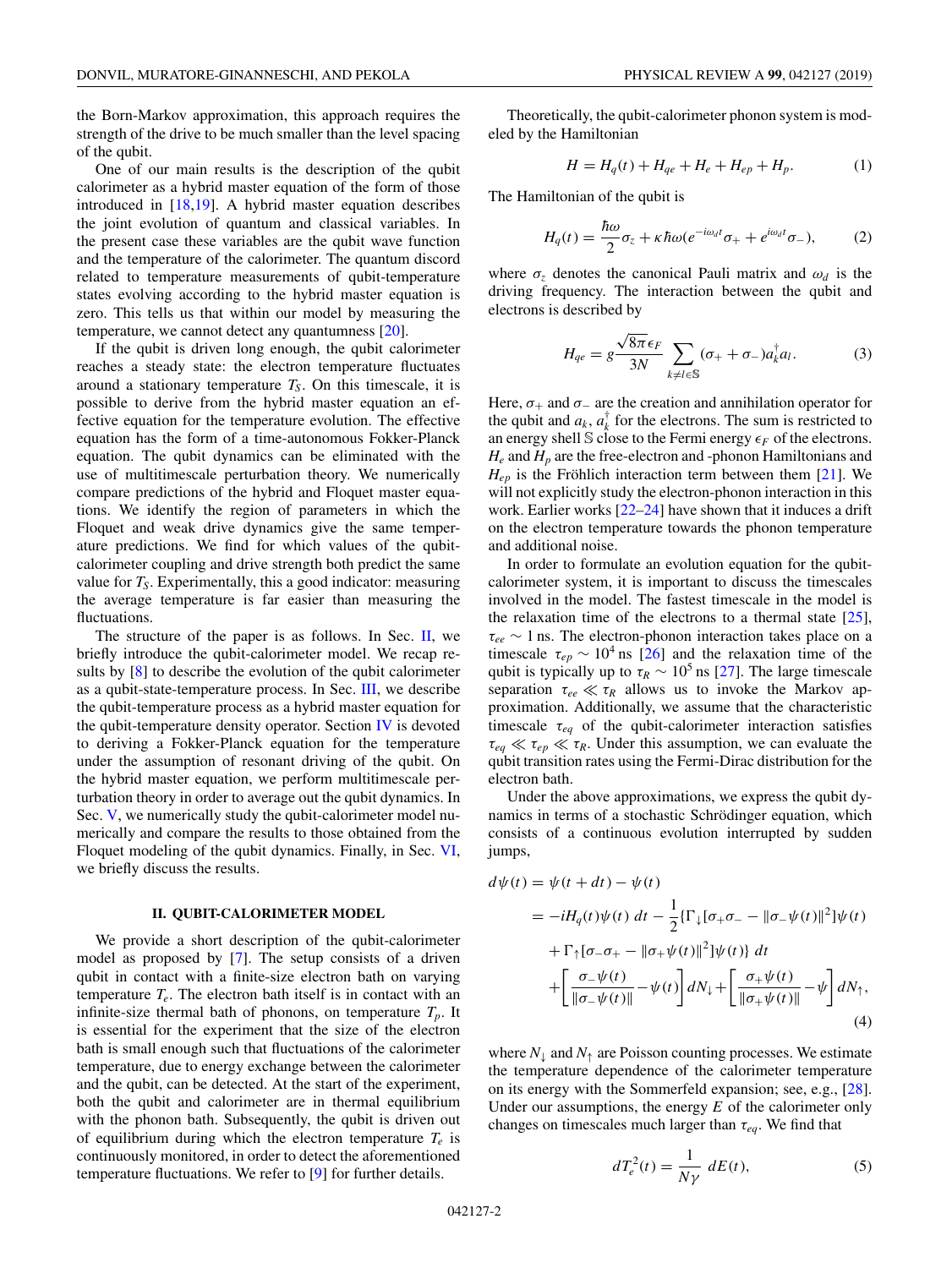$$
\gamma = \frac{\pi^2 k_B^2}{4\epsilon_F}.\tag{6}
$$

<span id="page-3-0"></span>In our model, we have two contributions to the change in energy of the calorimeter,

$$
dE(t) = dE_{eq}(t) + dE_{ep}(t). \tag{7}
$$

The energy exchange due to interaction with the qubit is given by

$$
dE_{eq}(t) = \hbar \omega (dN_{\downarrow} - dN_{\uparrow}). \tag{8}
$$

The energy exchanged due to the electron-phonon interaction can be modeled by a drift and diffusion term [\[22–24\]](#page-11-0),

$$
dE_{ep}(t) = \Sigma V \left( T_p^5 - T_e^5 \right) dt + \sqrt{10 k_B \Sigma V} T_p^3 dw(t), \quad (9)
$$

where *V* is the volume of the calorimeter,  $\Sigma$  is a material constant,  $T_p$  is the phonon temperature, and  $dw(t)$  is the increment of a Wiener process. The Poisson processes *N*<sup>↓</sup> and  $N_{\uparrow}$  are characterized by the conditional expectation values,

$$
\mathsf{E}(dN_{\uparrow}|\psi,T) = \Gamma_{\uparrow} \|\sigma_{+}\psi\|^{2} dt, \qquad (10)
$$

$$
\mathsf{E}(dN_{\downarrow}|\psi,T) = \Gamma_{\downarrow} ||\sigma_{-}\psi||^2 dt. \tag{11}
$$

The decay rate is defined as

$$
\Gamma_{\downarrow} = \begin{cases} \frac{g^2 \omega \, e^{\hbar \omega / k_B T_e}}{e^{\hbar \omega / k_B T_e} - 1} & \text{for} \quad T_e^2 > \frac{\hbar \omega}{N \gamma} \\ 1 & \text{for} \quad \frac{\hbar \omega}{N \gamma} \ge T_e^2 > 0, \end{cases} \tag{12a}
$$

and the excitation rate equals

$$
\Gamma_{\uparrow} = \begin{cases} \frac{g^2 \omega}{e^{\hbar \omega / k_B T_e} - 1} & \text{for} \quad T_e^2 > \frac{\hbar \omega}{N \gamma} \\ 0 & \text{for} \quad \frac{\hbar \omega}{N \gamma} \ge T_e^2 > 0. \end{cases} \tag{12b}
$$

The excitation rate is set to zero for temperatures squared lower than  $\hbar \omega / N \gamma$ . In this case, an excitation of the qubit would lead to negative temperatures. While negative temperatures can be understood in terms of population inversion, in the present context we regard them as nonphysical: Equation [\(5\)](#page-2-0) was derived using the Sommerfeld expansion for free electrons. In this context, a negative temperature implies an average energy of the electron bath lower than its groundstate energy. Concretely, it means that the electron bath does not have enough energy for an excitation of the qubit. We emphasize that in our numerical studies of the model, negative temperatures were never encountered.

From an experimental point of view, one is mainly interested in the evolution of the temperature. In the next sections, we show that on longer timescales of many periods of driving, it is possible to derive an effective evolution equation for the temperature.

#### **III. HYBRID MASTER EQUATION**

In order to eliminate the qubit process from the qubittemperature evolution, it is convenient to first express the dynamics of the qubit-temperature in terms of a master equation. We define the process for the temperature squared  $\xi(t)$  =  $T_e^2(t)$ : Combining equations [\(5\)](#page-2-0)–(9),  $\xi(t)$  obeys the stochastic differential equation,

$$
d\xi(t) = \frac{1}{N\gamma} \left\{ \hbar \omega (dN_{\downarrow} - dN_{\uparrow}) + \Sigma V \left[ T_p^5 - \xi^{5/2}(t) \right] dt + \sqrt{10k_B \Sigma V} T_p^3 \ dw_t \right\}.
$$
 (13)

Let

$$
P(\psi, \psi^*, X, t)
$$
  
=  $P[X \le \xi(t) < X + dX \text{ and qubit in state } \psi]$  (14)

be the probability for a qubit to be in a state  $\psi$  and the calorimeter to have temperature squared *X* at time *t*. In Appendix [A,](#page-8-0) we derive a master equation for *P* and discuss the relative boundary conditions. For our purpose, however, it is more convenient to work with a different object than the full probability distribution. Let us first define the marginal temperature-squared distribution as

$$
F(X,t) := \int D\psi D\psi^* \left\langle \psi | \mathbb{I} | \psi \right\rangle P(\psi, \psi^*, X, t). \tag{15}
$$

Additionally, we introduce a notation for the expectation values of the canonical Pauli matrices at temperaturesquared *X*,

$$
\langle \sigma_i \rangle_X := \int D\psi D\psi^* \langle \psi | \sigma_i | \psi \rangle P(\psi, \psi^*, X, t), \qquad (16)
$$

with  $i = z$ ,  $y$ ,  $z$ . Using the above definitions, we define the qubit density operator at temperature-squared *X* as

$$
\rho(X, t) := \frac{1}{2} [F(X, t) \mathbb{I} + \langle \vec{\sigma} \rangle_X \cdot \vec{\sigma}]. \tag{17}
$$

The density operator  $\rho(X, t)$  contains all information of the distribution  $P(\psi, \psi^*, X, t)$  required to calculate moments of qubit observables depending on the electron temperature. In Appendix [B,](#page-8-0) we show that  $\rho(X, t)$  satisfies the master equation

$$
\frac{d\rho}{dt}(X,t) = \frac{1}{N}\mathcal{L}_X\rho(X,t) + \rho(X,t) + M(\rho)(X,t), \quad (18)
$$

with

$$
\mathcal{L}_X \rho(X, t) = \mathcal{L}_X^{(1)} \rho(X, t) + \mathcal{L}_X^{(2)} \rho(X, t),
$$
 (19)

$$
\mathcal{L}_X^{(1)} \rho(X, t) = -\frac{\Sigma V}{N \gamma} \partial_X \big[ \big( T_p^5 - X^{5/2} \big) \rho(X, t) \big],\tag{20}
$$

$$
\mathcal{L}_X^{(2)} \rho(X, t) = \frac{\left(\sqrt{10 \Sigma V k_B} T_p^3\right)^2}{2 N^2 \gamma^2} \partial_X^2 \rho(X, t),\tag{21}
$$

and

$$
M(\rho)(X) = -\frac{i}{\hbar}[H(t), \rho(X)] + G_{\downarrow}\left(X - \frac{\hbar\omega}{N\gamma}\right)\sigma_{-\rho}\left(X - \frac{\hbar\omega}{N\gamma}\right)\sigma_{+} + G_{\uparrow}\left(X + \frac{\hbar\omega}{N\gamma}\right)\sigma_{+\rho}\left(X + \frac{\hbar\omega}{N\gamma}\right)\sigma_{-} -\frac{1}{2}G_{\downarrow}(X)\{\sigma_{+}\sigma_{-}, \rho(X)\} - \frac{1}{2}G_{\uparrow}(X)\{\sigma_{-\sigma_{+}}, \rho(X)\},
$$
\n(22)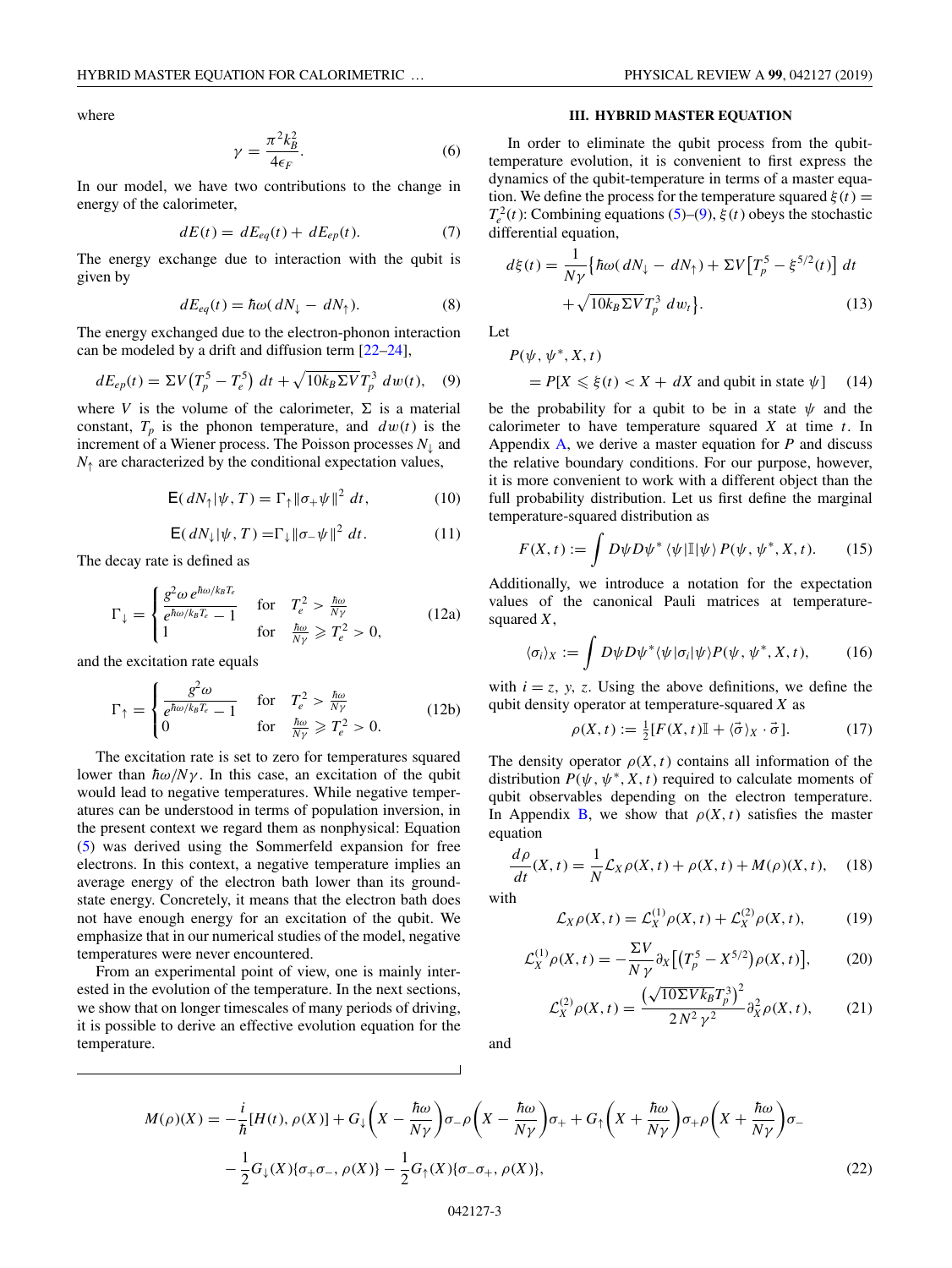<span id="page-4-0"></span>where we have defined

$$
G_{\downarrow}(X) = \frac{g^2 \omega e^{\hbar \omega / k_B \sqrt{X}}}{e^{\hbar \omega / k_B \sqrt{X}} - 1} \theta \left( X - \frac{\hbar \omega}{N \gamma} \right) + \theta \left( \frac{\hbar \omega}{N \gamma} - X \right),\tag{23a}
$$

$$
G_{\uparrow}(X) = \frac{g^2 \omega}{e^{\hbar \omega / k_B \sqrt{X}} - 1} \theta \left( X - \frac{\hbar \omega}{N \gamma} \right),\tag{23b}
$$

in accordance with the jump rates  $(12)$ , to explicitly show the dependency on *X*.

Equation  $(18)$  is a hybrid master equation; it describes the joint evolution of the classical variable *X* and the quantum variable  $\psi$ . When the size of the calorimeter goes to infinity,  $N \uparrow \infty$ , qubit variables at different temperatures get decoupled and the above equation reduces to an ordinary Lindblad equation for a qubit interacting with a thermal environment.

In Appendix  $B$ , we show that our equation can be identified with a hybrid master equation of the form discussed in  $[18,19]$ . From one of the results in  $[18]$ , we deduce that when only the temperature is measured, the quantum discord of a state  $\rho(X)$  is zero. Quantum discord is defined as the difference between two classically equivalent expressions for mutual information [\[20\]](#page-11-0). It is an indicator for the quantumness of the correlations obtained from measuring the temperature. Equation [\(18\)](#page-3-0) is not of the form of a classical Pauli master equation, as is the case for the Floquet approach [\[9\]](#page-10-0). Nevertheless, from the quantum discord being zero, we can conclude that by measuring the temperature, we cannot detect quantum effects.

## **IV. EFFECTIVE TEMPERATURE PROCESS**

Let us now assume the existence of a separation of timescales in the model, namely, that temperature of the calorimeter equilibrates much slower than the qubit does. Concretely, we will expand the dynamics under the limit of an infinite-size calorimeter, and work a timescale on which the temperature evolves and the qubit has already relaxed. The expansion parameter is the inverse of the amount of electrons *N* in the calorimeter,

$$
\varepsilon = \frac{1}{N}.\tag{24}
$$

The qubit dynamics take place on the timescale set by *t*; for the temperature dynamics, we introduce the second time,

$$
\tau = \epsilon t. \tag{25}
$$

When we write the dependence of the density operator  $\rho$  on the two scales,

$$
\rho(X, t) = \tilde{\rho}(X, t, \tau), \qquad (26)
$$

the time derivative becomes

$$
\frac{d\rho}{dt}(X,t) = \partial_t \tilde{\rho}(X,t,\tau) + \epsilon \partial_\tau \tilde{\rho}(X,t,\tau). \tag{27}
$$

To perform the perturbative expansion, we assume that the process has already relaxed on the shortest timescale. We consider the density operator

$$
\bar{\rho}(X,\tau) = \lim_{t \uparrow +\infty} \tilde{\rho}(X,t,\tau),\tag{28}
$$

which has already relaxed on the shortest timescale. It is convenient to write the matrix elements of  $\rho(X, \tau)$ ,

$$
\bar{\rho}(X,\tau) = \begin{pmatrix} P_1(X,\tau) & P_3(X,\tau) \\ P_4(X,\tau) & P_2(X,\tau) \end{pmatrix},
$$
 (29)

into a vector  $\overline{P}(X, \tau)$ . By the definition of  $\rho(X, t)$  [\(17\)](#page-3-0), we can see that the off-diagonal elements

$$
P_3(X,\tau)=\tfrac{1}{2}\langle\sigma_x-i\sigma_y\rangle_X=\langle\sigma_-\rangle_X,\hspace{1cm}(30a)
$$

$$
P_4(X,\tau) = \frac{1}{2} \langle \sigma_x + i\sigma_y \rangle_X = \langle \sigma_+ \rangle_X \tag{30b}
$$

are each other's adjoint. Expanding Eq. [\(18\)](#page-3-0) in terms of  $\varepsilon$  and using Eq.  $(27)$ , we get into

$$
\varepsilon \frac{d\vec{P}(X,\tau)}{dt} = \varepsilon \mathcal{L}^{(1)} \vec{P}(X,\tau) + \varepsilon^2 \mathcal{L}^{(2)} \vec{P}(X,\tau)
$$

$$
+ M^{(0)}(\vec{P})(X,\tau) + \sum_{n=1}^{\infty} \frac{\varepsilon^n}{n!} \partial_X^n [M^{(n)}(\vec{P})(X,\tau)],
$$
(31)

with

$$
M^{(0)} = \begin{pmatrix} -G_{\downarrow}(X) & G_{\uparrow}(X) & i\lambda & -i\lambda \\ G_{\downarrow}(X) & -G_{\uparrow}(X) & -i\lambda & i\lambda \\ i\lambda & -i\lambda & -G(X)/2 & 0 \\ -i\lambda & i\lambda & 0 & -G(X)/2 \end{pmatrix}.
$$
\n(32)

The sum of the rates is defined as

$$
G(X) = G_{\downarrow}(X) + G_{\uparrow}(X) \tag{33}
$$

and the higher orders in the expansion of *M* are

$$
M^{(n)} = \left(\frac{\hbar\omega}{\gamma}\right)^n \begin{pmatrix} 0 & G_{\uparrow}(X) & 0 & 0 \\ (-1)^n G_{\downarrow}(X) & 0 & 0 & 0 \\ 0 & 0 & 0 & 0 \\ 0 & 0 & 0 & 0 \end{pmatrix}.
$$
 (34)

Note that the matrix  $M^0$  corresponds to the Lindblad equation in the infinite calorimeter limit.

In Appendix [C,](#page-10-0) we solve Eq. (31) at different orders in  $\varepsilon$ using a Hilbert expansion [\[29\]](#page-11-0) of the probability distribution,

$$
\vec{P}(X,t) = \sum_{n=0}^{+\infty} \epsilon^n \vec{P}^n(X,t).
$$
 (35)

The marginal temperature distribution is obtained by taking the trace of  $\bar{\rho}$  [see Eq. [\(17\)](#page-3-0)], which corresponds to summing the first two components of  $\vec{P}$  (29):

$$
F(X,\tau) = P_1(X,\tau) + P_2(X,\tau) = \sum_{n=0}^{\infty} \varepsilon^n \big[ P_1^{(n)}(X,\tau) + P_2^{(n)}(X,\tau) \big] = \sum_{n=0}^{\infty} \varepsilon^n F^{(n)}(X,\tau). \tag{36}
$$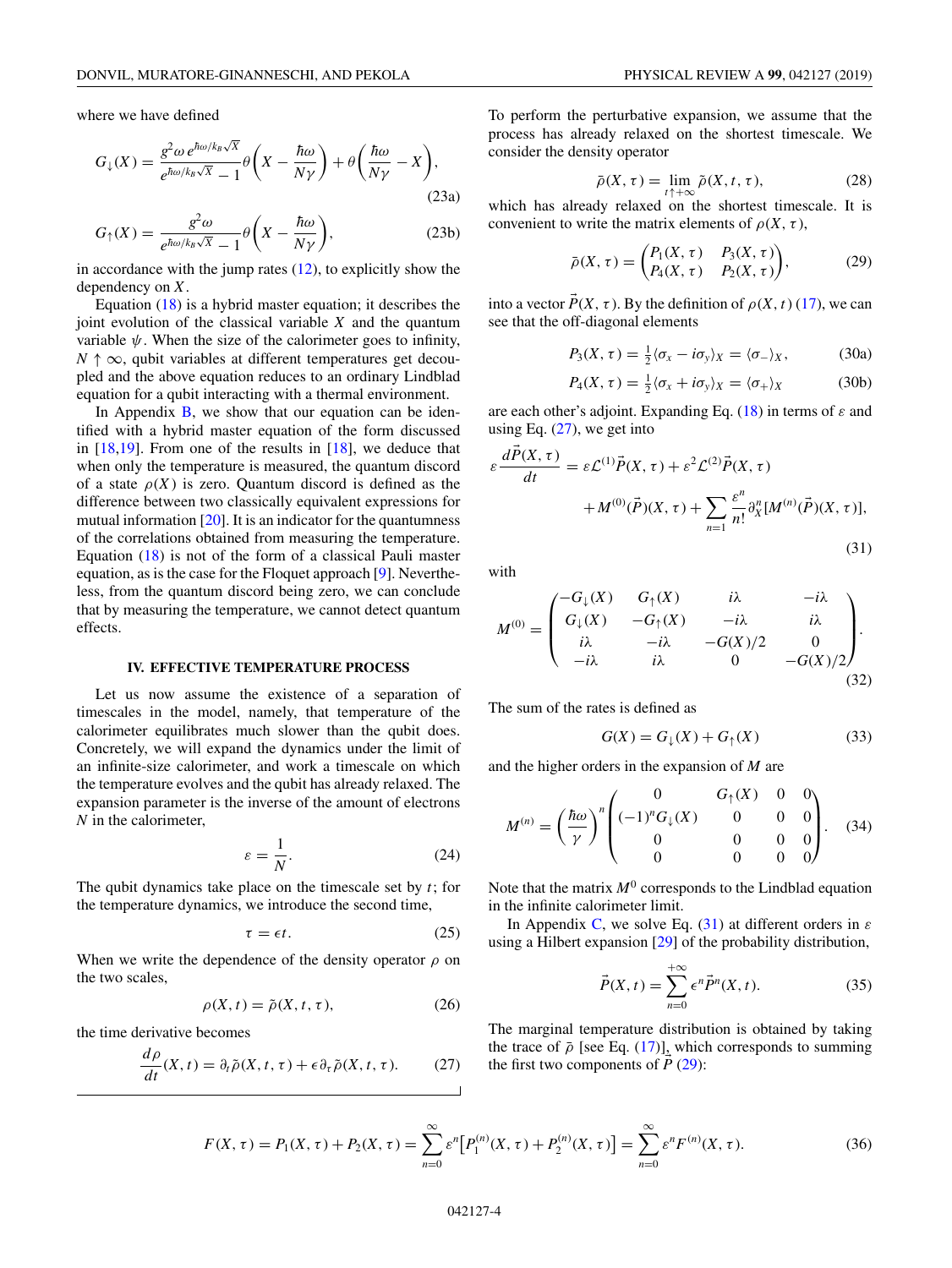<span id="page-5-0"></span>The result of Appendix [C](#page-10-0) is an effective equation for  $F(X, \tau) = F^{(0)}(X, \tau) + \varepsilon F^{(1)}(X, \tau)$  up to second order in  $\varepsilon$  for resonant driving,

$$
\partial_{\tau} F(X,\tau) = -\partial_{X} \left\{ \left[ \frac{\Sigma V}{N\gamma} \left( T_{p}^{5} - X^{5/2} \right) + \frac{1}{N} j^{(1)}(X) + \frac{1}{N^{2}} j^{(2)}(X) \right] F(X,\tau) \right\} + \partial_{X}^{2} \left\{ \left[ \frac{\left( \sqrt{10\Sigma V k_{B}} T_{p}^{3} \right)^{2}}{2 N^{2} \gamma^{2}} + \frac{1}{N^{2}} \Delta^{(1)}(X) + \frac{1}{N^{2}} \Delta^{(2)}(X) \right] F(X,\tau) \right\},
$$
(37)

where we have defined the corrections to the drift as

$$
j^{(1)}(X) = -\langle v_1, M^{(1)}Q \rangle,\tag{38}
$$

$$
j^{(2)}(X) = -\left\langle v_1 | \partial_X \left( \frac{1}{\lambda_3 \langle v_3 | w_3 \rangle} |M^{(1)} w_3 \rangle \langle v_3| \right) M^{(1)} Q \right\rangle - \left\langle v_1 \partial_X \left( \frac{1}{\lambda_4 \langle v_4 | w_4 \rangle} |M^{(1)} w_4 \rangle \langle v_4| \right), M^{(1)} Q \right\rangle -\frac{1}{\lambda_4 \langle v_4 | w_4 \rangle} \left\langle v_1 |M^{(1)} w_4 \rangle \langle v_4 | (\mathcal{L}^{(1)})^\dagger Q \right\rangle - \frac{1}{\lambda_3 \langle v_3 | w_3 \rangle} \left\langle v_1 |M^{(1)} w_3 \rangle \langle v_3 | (\mathcal{L}^{(1)})^\dagger Q \right\rangle.
$$
(39)

And the corrections to the diffusion coefficient are

$$
\Delta^{(1)}(X) = \frac{1}{2} \langle v_1 | M^{(2)} \mathcal{Q} \rangle, \tag{40}
$$

$$
\Delta^{(2)}(X) = -\frac{1}{\lambda_4 \langle v_4 | w_4 \rangle} \langle v_1 | M^{(1)} w_4 \rangle \langle v_4 | M^{(1)} Q \rangle -\frac{1}{\lambda_3 \langle v_3 | w_3 \rangle} \langle v_1 | M^{(1)} w_3 \rangle \langle v_3 | M^{(1)} Q \rangle.
$$
 (41)

The effective equation for the evolution of the temperature distribution (37) has the form of a time-autonomous Fokker-Planck equation.

The stationary temperature  $T<sub>S</sub>$  is defined as the square root of *XS*, for which the drift coefficient is zero. The lowest-order correction to the drift  $j^{(1)}(X)$  explicitly allows us to estimate the dependence of the stationary temperature  $T_S$  on the qubitcalorimeter coupling *g* and the driving strength  $\kappa$ ,

$$
j^{(1)}(X) = \frac{\hbar \omega^2 g^2 4\kappa^2}{g^4 \coth^2 \left(\frac{\hbar \omega}{2k_B \sqrt{X}}\right) + 8\kappa^2}.
$$
 (42)

For large  $\hbar \omega/(2k_B\sqrt{X})$ ,  $\sqrt{X}$ ), i.e., for small *X*, For large  $h\omega/(2k_B\sqrt{x})$ , i.e., for small *X*,  $\coth[\hbar\omega/(2k_B\sqrt{x})] \approx 1$ . Under this approximation, we find that

$$
T_S \approx \left( T_p^5 + \frac{1}{\Sigma V} \frac{\hbar \omega^2 g^2 4\kappa^2}{g^4 + 8\kappa^2} \right)^{1/5}.
$$
 (43)

Using the Floquet approach, the *g* dependence of  $T<sub>S</sub>$  was found to be [\[9\]](#page-10-0)

$$
T_S \approx \left( T_p^5 + g^2 \frac{O(\hbar \omega^2)}{\Sigma V} \right)^{1/5},\tag{44}
$$

where the weak dependence on the strength of the drive  $\kappa$  is hidden in  $O(\hbar \omega^2)$ . For  $g^2 \ll \kappa$ , i.e., the range in which the Floquet stochastic process is valid, both expressions show the same *g* dependence.

#### **V. SIMULATIONS**

We aim to compare temperature predictions by the weakdrive modeling of the qubit dynamics to those of the Floquet modeling studied in [\[9\]](#page-10-0). For the numerical integration of the dynamics, we take the similar parameters as [\[9\]](#page-10-0). The level spacing of the qubit is  $\hbar \omega = 0.5 k_B \times 1 \text{ K}$ , the volume of the calorimeter is  $V = 10^{-21}$  m<sup>3</sup>,  $\Sigma = 2 \times 10^{-9}$  W K<sup>-5</sup> m<sup>-3</sup>, and  $\gamma = 1500k_B/(1 \text{ K})$ . The strength of the drive  $\kappa$  and the qubit-calorimeter coupling *g* will be varied during the numerics.

The experimental protocol described by [\[7\]](#page-10-0) is as follows: Initially the qubit and calorimeter are in thermal equilibrium with an infinite-size phonon bath, i.e., the substrate on which the circuit is mounted. Then the qubit is driven out of equilibrium while keeping track of the energy exchanges between qubit and calorimeter by continuously measuring the temperature of the latter. As such, in the beginning of our numerical simulations of the experiment, the initial state of the qubit is drawn from a thermal distribution with phonon temperature *Tp*.

In order to numerically integrate the dynamics of the qubit-calorimeter system, time is discretized into steps of the size  $dt = (1000\omega_q)^{-1}$ . The qubit state  $\psi(t)$  and the electron temperature  $T_e(t)$  are then updated from time *t* to  $t + dt$  in three steps: (1) the jump rates  $\Gamma_{\uparrow/\downarrow}$  are calculated from  $\psi(t)$ and  $T_e(t)$ ; (2) a random-number generator decides whether the system makes a jump; and (3)  $\psi(t + dt)$  and  $T_e(t + dt)$  are calculated using Eqs.  $(4)$  and  $(13)$ .

Figure [1](#page-6-0) shows the temperature distribution of the calorimeter after a driving duration of 10 periods of the qubit  $T = 2\pi/\omega$ . It is obtained from 10<sup>4</sup> repetitions of numerically integrating Eqs.  $(4)$  and  $(13)$ . For low coupling strength  $g^2$ , the (red) line from the Floquet modeling overlaps with the (blue) histogram weak-drive modeling. When  $g^2$ is increased, the temperature distribution is shifted to the right, indicating that the assumptions required for the Floquet modeling of the qubit dynamics are broken. In this regime, the latter overestimates the power exerted by the qubit. The explanation of the overestimate of the power resides in the assumption  $\kappa \gg g^2$  needed to derive the Floquet jump equation.

The mean and standard deviation of the temperature distribution as a function of the ratio of the driving and qubit frequency  $\omega_d/\omega$  after driving a duration of 10 periods of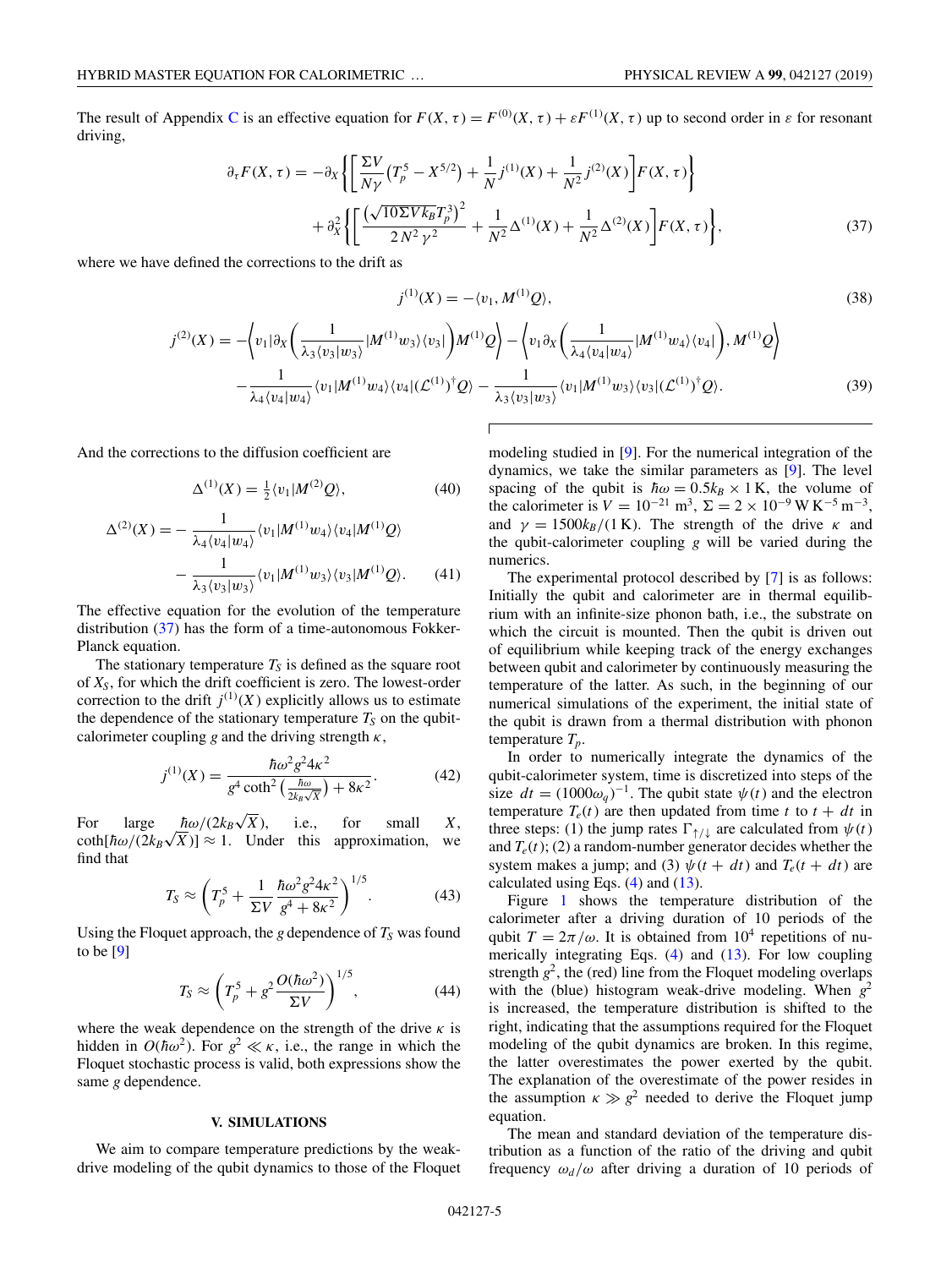<span id="page-6-0"></span>

FIG. 1. Distribution of the electron temperature  $T_e$  after a driving duration of  $10 \times 2\pi/\omega$  for different values of the qubit calorimeter *g* and  $\kappa = 0.05$ . The full (red) line is the distribution obtained from numerically integrating the qubit-temperature evolution with Floquet dynamics for the qubit, and the (blue) histogram comes from the weak-drive dynamics  $(4)$  and  $(13)$ , both from  $10<sup>4</sup>$  repetitions. The physical parameters used in the numerical integration are  $\hbar\omega = 0.5k_B \times 1 \text{ K}$ ,  $V = 10^{-21} \text{ m}^3$ ,  $\Sigma = 2 \times 10^{-9} \text{ W K}^{-5} \text{ m}^{-3}$ , and  $\gamma = 1500k_B/(1 \text{ K}).$ 

the qubit are shown in Fig. 2. The full lines are obtained from the Floquet modeling, while the points are from the numerics of the weak drive. Again we see that for low enough coupling  $g^2$ , the predictions from both modelings correspond well.

Figure  $3(a)$  shows the mean temperature of the calorimeter, after it has reached a steady state. The mean is an estimate for the stationary temperature  $T<sub>S</sub>$  of the effective Fokker-Planck equation [\(37\)](#page-5-0). The estimate of the stationary temperature is shown as a function of the driving strength  $\kappa$  for different qubit-calorimeter coupling  $g^2$  values. The value of  $T<sub>S</sub>$  predicted by the weak-drive modeling of the qubit dynamics asymptotically reaches the Floquet-modeling prediction. The parametric region that we consider,  $\kappa \sim O(10^{-2})$  and  $g^2 \sim$  $O(10^{-1})$ , is in the the range of weak driving. For large enough driving strength  $\kappa$  compared to  $g^2$ , both approaches predict the same value for  $T<sub>S</sub>$ . This indicates that the assumption  $\kappa \gg g^2$  required for the Floquet modeling is met. By using  $T<sub>S</sub>$  as an indicator, we can estimate the parametric region of validity for the Floquet modeling of the qubit dynamics. Figure  $3(b)$  shows that estimated region. The region where the weak-drive dynamics estimate for  $T<sub>S</sub>$  plus one standard deviation obtained from numerics exceeds the predicted value by the Floquet modeling is colored. This corresponds to the points in Fig. [3](#page-7-0) where the error bars on the dots exceed the striped asymptotes. The slope between the two regions is  $0.454 \pm 0.013$ , which means that  $\kappa$  has to be about twice as large as  $g^2$  for the Floquet modeling to hold. The experiment proposed by [\[7\]](#page-10-0) has the aim to measure the temperature



FIG. 2. Mean (top) and standard deviation (bottom) of the temperature distribution after driving a duration of  $10 \times 2\pi/\omega$  (see Fig. 1) as a function of the ratio of the driving and qubit frequency  $\omega_d/\omega$  for different values of the qubit-calorimeter coupling *g*. The stars are obtained from numerically integrating the qubit-temperature jump process with the weak-drive qubit dynamics [\(4\)](#page-2-0) and [\(13\)](#page-3-0), and the full lines are from numerically integrating with the Floquet modeling of the qubit dynamics [\[9\]](#page-10-0). The parameters used for the simulations are in the caption of Fig. 1.

of the bath. By measuring the steady-state temperature at different levels of driving strength, it is possible to detect in which regime the Floquet approach holds for the experimental setup.

Figure [4](#page-7-0) shows the temperature steady-state distribution obtained from the numerics. It is compared to the steadystate distribution of the Fokker-Planck equation [\(37\)](#page-5-0) and the Fokker-Planck equation from the Floquet modeling [\[9\]](#page-10-0). The distributions in the right figure correspond well; the values of  $\kappa$  and  $g^2$  are inside the green region in Fig. [3\(b\).](#page-7-0)

## **VI. CONCLUSION**

The evolution of the state and the qubit and temperature of the calorimeter can be formulated in terms of a hybrid master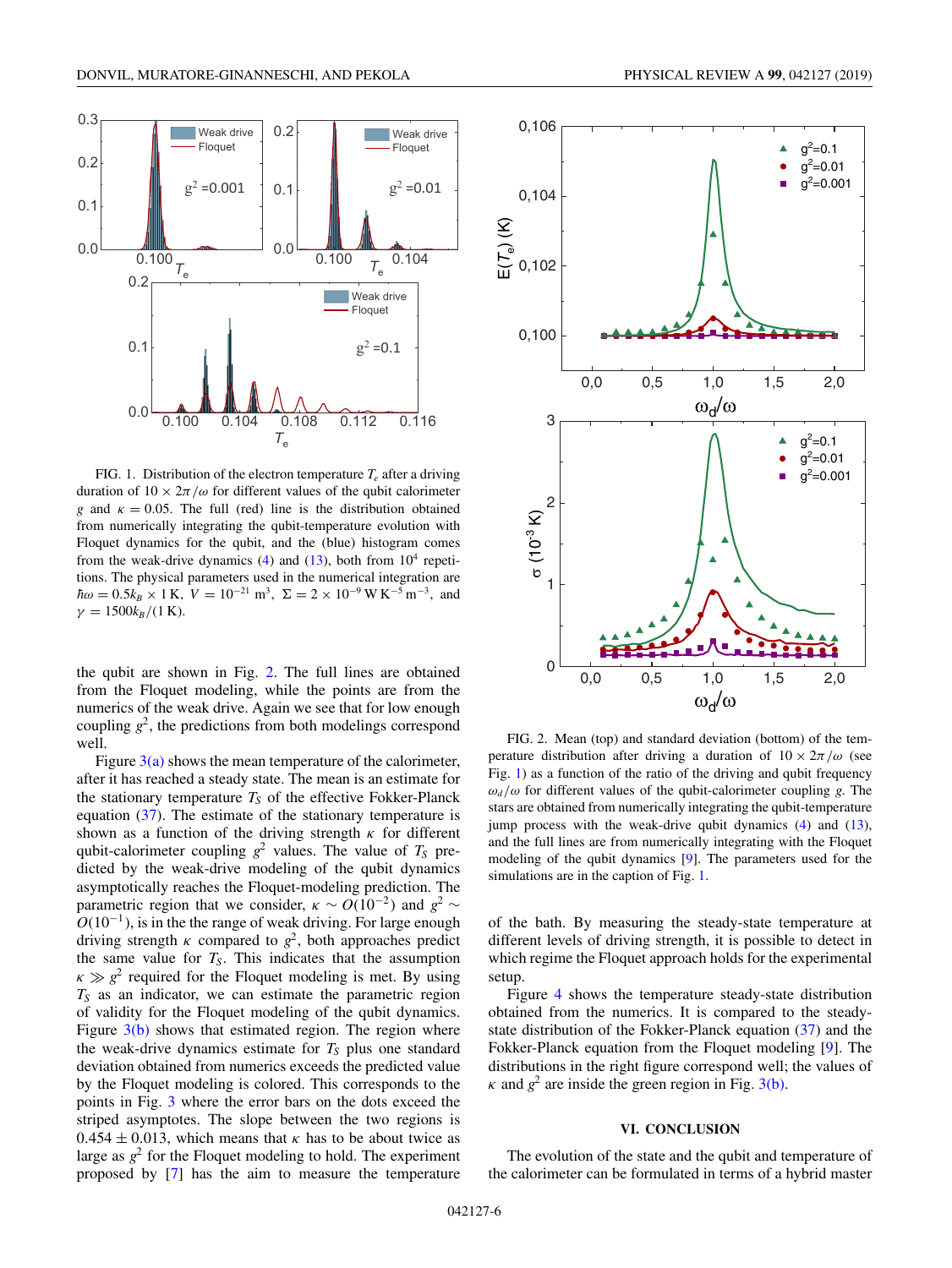<span id="page-7-0"></span>

FIG. 3. A comparison of the stationary temperature  $T<sub>S</sub>$  of the calorimeter for the weak-drive and Floquet modeling of the qubit dynamics obtained from numerics and analytics, [\(37\)](#page-5-0) and [\[9\]](#page-10-0), respectively. (a) Dependence of the stationary temperature on the driving strength  $\kappa$  for coupling g held constant. The dots are obtained numerically from the weak drive and the full line from the analytics. The striped lines are analytic results of the Floquet modeling. (b) Parametric region for which the Floquet-modeling  $T<sub>S</sub>$  predictions correspond with the weak-drive-modeling predictions. In the green region, both predict the same values; in the white region only, they differ. The parameters used for the simulations are in the caption of Fig. [1.](#page-6-0)

equation [\(18\)](#page-3-0). The quantum discord related to temperature measurements of qubit-temperature states as defined in [\(17\)](#page-3-0) is zero. This tells us that although the hybrid master equation does not have a classical form, temperature measurements cannot detect any quantum effects.



FIG. 4. Steady-state distribution obtained from the numerics (blue histogram) compared to the steady state predicted by the Fokker-Planck equation for the weak drive [\(37\)](#page-5-0) (red line) and the Floquet Fokker-Planck equation (black circles) [\[9\]](#page-10-0). The parameters for the left distribution are outside of the region of validity for the Floquet; see Fig. 3(b). The parameters of the right figure are inside of this region.

Using multitimescale perturbation theory, we were able to reduce the full qubit-temperature process to an effective Fokker-Planck equation for the electron temperature [\(37\)](#page-5-0).

We compared the numerical and analytic results for the weak-drive modeling of the qubit dynamics with the Floquet modeling studied in [\[9\]](#page-10-0). When the qubit-calorimeter coupling squared  $g^2$  is small enough compared to  $\kappa$ , temperature predictions from both correspond well quantitatively. For a few periods of driving, they show the same temperature distributions. For long periods of driving, both modelings predict similar steady-state statistics. When the qubit-calorimeter coupling is increased such that the assumptions required for the Floquet approach are violated, the predictions of the models become quantitatively different. The Floquet modeling overestimates the power exerted from the qubit to the calorimeter. This can be explained by the observation that in the derivation of the Floquet stochastic jump equation, it is assumed that the driving strength is much larger than the qubit-calorimeter coupling squared. Using the steady-state temperature as an indicator, we estimated the regime of validity of the Floquet modeling of the qubit dynamics. The physical parameters under consideration are attainable in the experimental setup of [\[7\]](#page-10-0), so that the regime of validity can be directly measured.

#### **ACKNOWLEDGMENTS**

We acknowledge the computational resources provided by the Aalto Science-IT project. The work of B.D. is supported by DOMAST. B.D. and P.M-G. also acknowledge support by the Centre of Excellence in Analysis and Dynamics of the Academy of Finland. The work of J.P.P. is funded through Academy of Finland Grant No. 312057 and from the European Union's Horizon 2020 research and innovation programme under the European Research Council (ERC) programme (Grant Agreement No. 742559).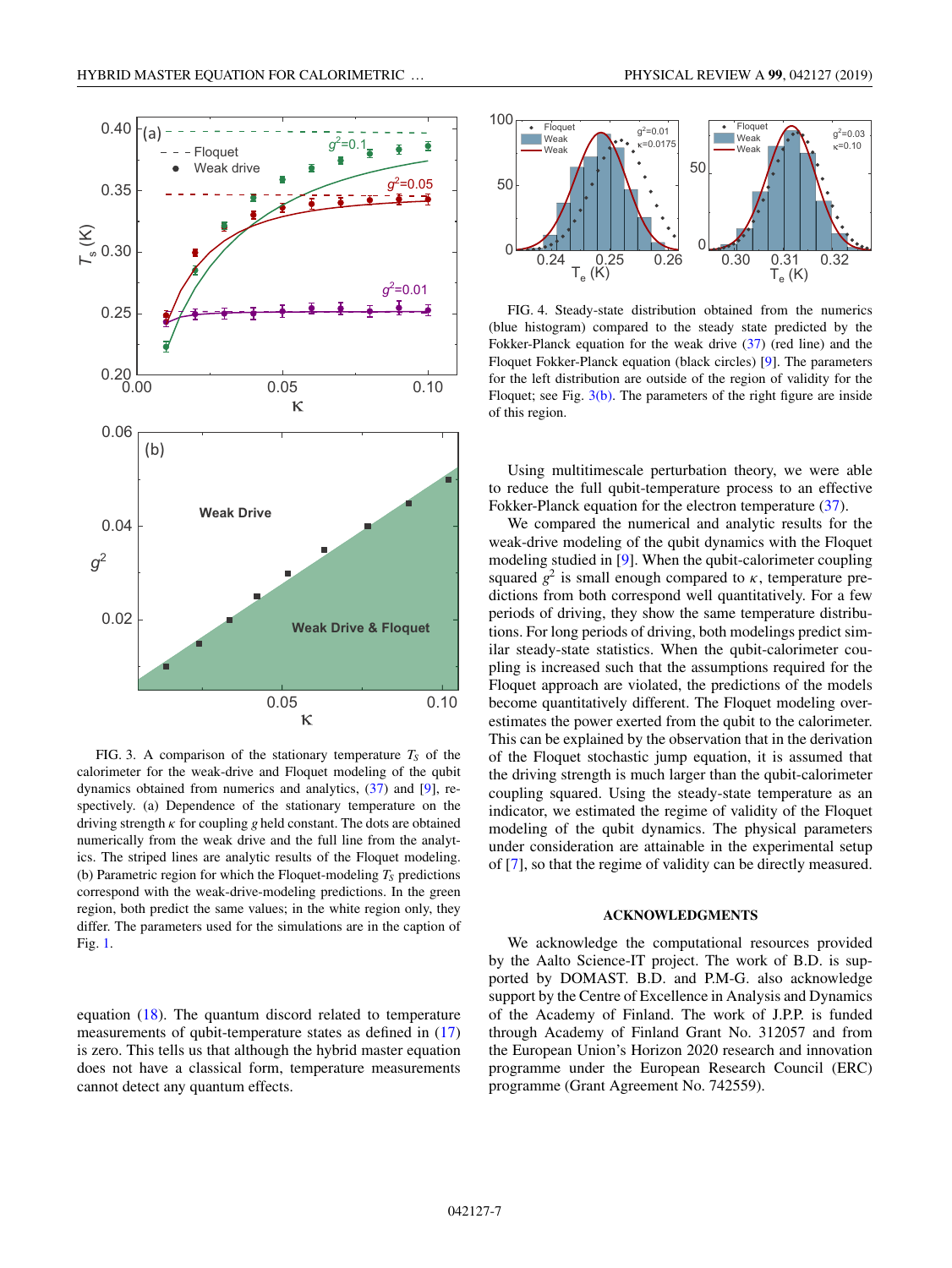# **APPENDIX A: BOUNDARY CONDITIONS**

<span id="page-8-0"></span>For Eqs. [\(4\)](#page-2-0) and [\(13\)](#page-3-0), we impose reflective boundary conditions at  $X = 0$ . We derive the master equation for the probability: let  $f(\psi, \psi^*, X)$  be a smooth function; the time derivative of its average is

$$
\frac{d}{dt}E(f) = \int_0^{+\infty} dX \int D\psi D\psi^* \Big\{ \mathcal{L}^{\dagger}(f)(\psi, \psi^*, X) P(\psi, \psi^*, X) + K(\psi) \partial_{\psi}(f)(\psi, \psi^*, X) P(\psi, \psi^*, X) \n+ K^*(\psi) \partial_{\psi^*}(f)(\psi, \psi^*, X) P(\psi, \psi^*, X) + \Big[ f(\phi_+, \bar{\phi}_+, X - \frac{\hbar \omega}{N\gamma}) - f(\psi, \psi^*, X) \Big] G_{\uparrow}(X) \|\sigma_+\psi\|^2 P(\psi, \psi^*, X, t) \n+ \Big[ f(\phi_-, \bar{\phi}_-, X + \frac{\hbar \omega}{N\gamma}) - f(\psi, \psi^*, X) \Big] G_{\downarrow}(X) \|\sigma_-\psi\|^2 P(\psi, \psi^*, X, t) \Big\},
$$
\n(A1)

with  $\phi_{\pm}$  the energy eigenstates of  $\sigma_z$  with eigenvalues  $\pm 1$ ,  $G_{\uparrow/\downarrow}$  defined in [\(23\)](#page-4-0), and

$$
K(\psi) = -iH_q(t)\psi \, dt - \frac{1}{2} [G_\downarrow(X)(\sigma_+\sigma_- - ||\sigma_-\psi||^2)\psi + G_\uparrow(X)(\sigma_-\sigma_+ - ||\sigma_+\psi||^2)\psi]
$$
(A2)

the continuous part of the stochastic differential equation for the qubit [\(4\)](#page-2-0). After partial integration, Eq. (A1) becomes

$$
\frac{d}{dt}E(f) = \int_0^{+\infty} dX \int D\psi D\psi^* f(\psi, \psi^*, X) \{ \mathcal{L}(P)(\psi, \psi^*, X) + \partial_{\psi} [K(\psi)P](\psi, \psi^*, X) + \partial_{\psi^*} [K^*(\psi)P](\psi, \psi^*, X) \} \n+ \int_0^{+\infty} dX \int D\psi D\psi^* f(\psi, \psi^*, X) \int_0^{+\infty} dX' \int D\bar{\psi} D\bar{\psi}^* [W(\psi, X | \bar{\psi}, X')P(\bar{\psi}, \bar{\psi}^*, X', t) \n- W(\bar{\psi}, X' | \psi, X)P(\psi, \psi^*, X, t)] + boundary terms,
$$
\n(A3)

with

$$
W(\psi, X|\psi', X') = G_{\uparrow}(X') \|\sigma_+\psi'\|^2 \delta\left(\frac{\sigma_+\psi'}{\|\sigma_+\psi'\|^2} - \psi\right) \delta(X' - \hbar\omega/\gamma - X) + G_{\downarrow}(X') \|\sigma_-\psi'\|^2 \delta\left(\frac{\sigma_-\psi'}{\|\sigma_-\psi'\|^2} - \psi\right) \delta(X' + \hbar\omega/\gamma - X) \tag{A4}
$$

and

boundary terms

$$
= \frac{\Sigma V}{N\gamma} (T_p^5 - X^{5/2}) P f|_0^{+\infty} - \frac{10 \Sigma V T_p^6}{2N\gamma} f \partial_X P \Big|_0^{+\infty} + \frac{10 \Sigma V T_p^6}{2N\gamma} P \partial_X f \Big|_0^{+\infty} + \int D\psi D\psi^* \int_0^{\frac{\hbar \omega}{N\gamma}} dX \left[ f(\phi_+, \phi_+, -X) || \sigma_+ \psi ||^2 \right. \\ \times G_1 \left( \frac{\hbar \omega}{N\gamma} - X \right) P \left( \psi, \psi^*, \frac{\hbar \omega}{N\gamma} - X \right) - f(\phi_-, \phi_-, X) || \sigma_- \psi ||^2 G_\downarrow \left( X - \frac{\hbar \omega}{N\gamma} \right) P \left( \psi, \psi^*, X - \frac{\hbar \omega}{N\gamma} \right) \right]. \tag{A5}
$$

At infinity, the first three boundary terms drop since we assume that the probability and its derivative are zero at infinity. At  $X = 0$ , the first two terms cancel each other out due to the probability current being zero at the reflective boundary. The third term is zero as well; due to reflective boundary conditions, we consider functions which have zero derivative at  $X = 0$ . The first term in the integral is zero due to the  $\theta$  function and the second term in the integral is zero since  $P(\psi, \psi^*, X < 0) = 0$ .

#### **APPENDIX B: HYBRID MASTER EQUATION**

Let us define the function

$$
f(\psi, \psi^*, \xi) = \psi \psi^* \delta(\xi - X). \tag{B1}
$$

Taking the average  $E(\cdot)$  of this equation gives the density operator as defined in Eq. [\(17\)](#page-3-0),

$$
\mathsf{E}[f(\psi, \psi^*, \xi)] = \rho(X, t). \tag{B2}
$$

The differential of *f* is

$$
df(\psi, \psi^*, \xi) = f(\psi + d\psi, \psi^* + d\psi^*, \xi + d\xi) - f(\psi, \psi^*, \xi)
$$
  
= 
$$
\sum_{\substack{p=1 \ p=k_1+k_2+k_3}}^{\infty} \frac{(d\xi)^{k_1} (d\psi^*)^{k_2} (d\psi)^{k_3}}{k_1! k_2! k_3!} \partial_{\xi}^{k_1} \partial_{\psi^*}^{k_2} \partial_{\psi}^{k_3} f(\psi, \psi^*, \xi). \tag{B3}
$$

To proceed with the calculation, we use the explicit expressions [\(4\)](#page-2-0) and [\(13\)](#page-3-0) of the differentials. We simplify the above equation by making use of the rules of stochastic calculus; see, e.g., [\[30\]](#page-11-0). From stochastic calculus, it follows that  $dw^2(t) = dt$ ,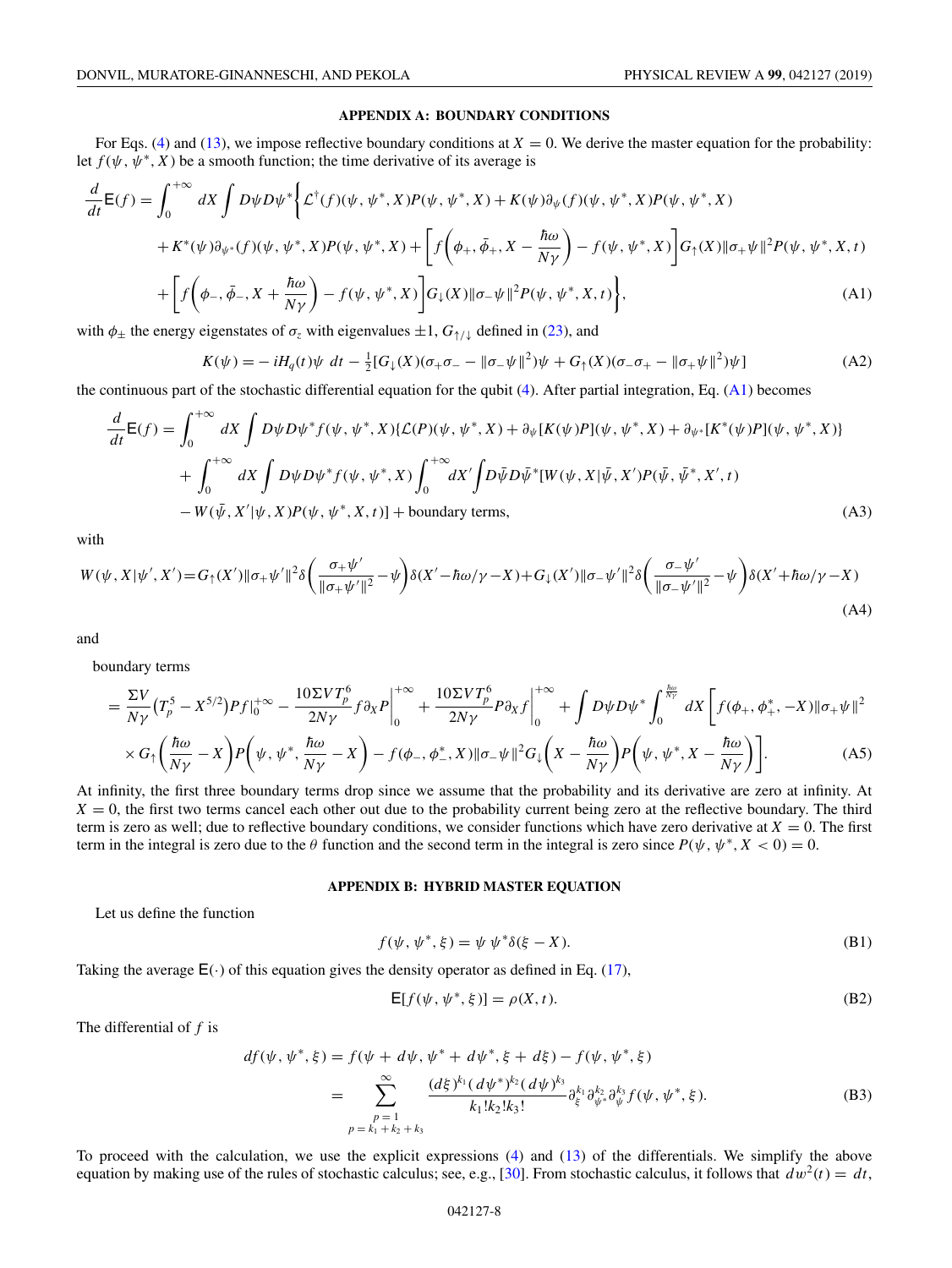$dw(t)$   $dN_i = 0$ , and  $dN_i$   $dN_j = \delta_{i,j} dN_i$ . We thus get the Itô-Poisson stochastic differential,

$$
df(\psi, \psi^*, \xi) = \left(\mathcal{L}_{\xi}^{(1)}\right)^{\dagger} f(\psi, \psi^*, \xi) dt + \left(\mathcal{L}_{\xi}^{(2)}\right)^{\dagger} f(\psi, \psi^*, \xi) dt + \frac{\sqrt{10\Sigma V k_B} T_p^3}{\gamma} \partial_{\xi} f(\psi, \psi^*, \xi) dw(t)
$$

$$
-\frac{i}{\hbar} [K(\psi)\partial_{\psi} - K(\psi)\partial_{\psi^*}] f(\psi, \psi^*, \xi) dt + \left[ f\left(\phi_+, \phi_+, \xi - \frac{\hbar \omega}{N\gamma}\right) - f(\psi, \psi^*, \xi) \right] dN_{\uparrow}
$$

$$
+ \left[ f\left(\phi_-, \phi_-, \xi + \frac{\hbar \omega}{N\gamma}\right) - f(\psi, \psi^*, \xi) \right] dN_{\downarrow}, \tag{B4}
$$

where  $\phi_{\pm}$  are the eigenstates of  $\sigma_z$ , and  $K(\psi)$  [\(A2\)](#page-8-0) is the continuous part of the qubit stochastic differential equation [\(4\)](#page-2-0). Taking the average  $E(\cdot)$  of Eq. (B4), we can simplify the equation. The term proportional to  $dw(t)$  cancels due to the Itô description [\[30\]](#page-11-0). Using the definition of  $f$  [\(B1\)](#page-8-0) gives the identity

$$
\mathsf{E}\big[\psi\,\psi^*\big(\mathcal{L}_X^{(i)}\big)^\dagger\delta(\xi-X)\big] = \mathcal{L}_X^{(i)}\rho(X,t),\tag{B5}
$$

for  $i = 1$ , 2. The average of the third line in Eq. ( $\overline{B4}$ ) gives

$$
-\frac{i}{\hbar}[H(t),\rho(X,t)]+\frac{1}{2}\mathsf{E}\{[G_{\downarrow}(X)\|\sigma_{-}\psi\|+G_{\uparrow}(X)\|\sigma_{+}\psi\|]\psi\,\psi^{*}|\psi\}-\frac{1}{2}\{G_{\downarrow}(X)[\sigma_{+}\sigma_{-},\rho(X,t)]+G_{\uparrow}(X)[\sigma_{-}\sigma_{+},\rho(X,t)]\}.
$$
\n(B6)

The last two lines become

$$
G_{\downarrow}(X)\sigma_{-}\rho(X,t)\sigma_{+} + G_{\uparrow}(X)\sigma_{+}\rho(X,t)\sigma_{-} - \frac{1}{2}E\{ [G_{\downarrow}(X)\|\sigma_{-}\psi\| + G_{\uparrow}(X)\|\sigma_{+}\psi\| ] \psi \psi^{*}|\psi\}.
$$
 (B7)

Summing Eqs.  $(B5)$ ,  $(B6)$ , and  $(B7)$  gives  $(18)$ .

#### **Discrete hybrid equation**

The master equation [\(18\)](#page-3-0) is a hybrid master equation. It describes the joint evolution of a classical variable, the temperature of the calorimeter squared  $X = T_e^2$ , and a quantum variable, the wave function of the qubit. The master equation [\(18\)](#page-3-0) can be identified as the hybrid master equation proposed by [\[18\]](#page-11-0).

First let us write the drift-diffusion terms from Eq. [\(18\)](#page-3-0) as a discrete jump process,

$$
\frac{d\rho}{dX}(X,t) = \sum_{j=\pm} G_j(X-j\Delta X)\rho(X-j\Delta X) - G_j(X)\rho(X) - \frac{i}{\hbar}[H(t),\rho(X)] + G_{\downarrow}\left(X - \frac{\hbar\omega}{N\gamma}\right)\sigma_{-\rho}\left(X - \frac{\hbar\omega}{N\gamma}\right)\sigma_{+}
$$

$$
+ G_{\uparrow}\left(X + \frac{\hbar\omega}{N\gamma}\right)\sigma_{+\rho}\left(X + \frac{\hbar\omega}{N\gamma}\right)\sigma_{-} - \frac{1}{2}G_{\downarrow}(X)\{\sigma_{+\sigma_{-}},\rho(X)\} - \frac{1}{2}G_{\uparrow}(X)\{\sigma_{-\sigma_{+}},\rho(X)\},\tag{B8}
$$

such that by taking the limit  $\Delta X \to 0$ , we retrieve the drift-diffusion process of the temperature squared. For a set initial temperature, the temperature is thus a discrete variable.

Let us now treat the temperature as a full quantum variable. That is, we expand the Hilbert space of the qubit with an infinite-dimensional Hilbert space, which corresponds to the discrete set of temperatures the calorimeter can reach according to Eq. (B8). Additionally, we define  $e_{X,Y}$  as the projector from temperature-squared *Y* to *X*. We define the operator  $\Phi$  acting on a qubit-temperature-squared operator *a* as

$$
\Phi a = \sum_{X} \left[ G_{-}(X)(e_{X+\Delta X,X} \otimes \mathbb{I}) a(e_{X+\Delta X,X}^{*} \otimes \mathbb{I}) + G_{+}(X)(e_{X-\Delta X,X} \otimes \mathbb{I}) a(e_{X-\Delta X,X}^{*} \otimes \mathbb{I}) \right. \\
\left. + G_{\uparrow}(X)(e_{X-\hbar\omega/N\gamma,X} \otimes \sigma_{-}) a(e_{X-\hbar\omega/N\gamma,X}^{*} \otimes \sigma_{+}) + G_{\downarrow}(X)(e_{X+\hbar\omega/N\gamma,X} \otimes \sigma_{+}) a(e_{X+\hbar\omega/N\gamma,X}^{*} \otimes \sigma_{-}) \right].
$$
\n(B9)

Following the results of [\[18\]](#page-11-0), this operator is completely positive. Evolution with the adjoint  $\Phi^*$  as the generator maps states diagonal in *X* onto states which are diagonal in *X*. A state which is diagonal in *X* evolves as

$$
\rho(t) = \sum_{X} e_{X,X} \otimes \rho(X,t), \tag{B10}
$$

where the qubit density at *X*  $\rho(X, t)$  satisfies

$$
\frac{d\rho(X,t)}{dt} = -\frac{i}{\hbar}[H(t),\rho(X,t)] + \sum_{Y} e_{X,Y} \Phi^*[\rho(t)] e^*_{X,Y} - \frac{1}{2} \sum_{Y} \{e_{Y,X} \Phi^*(\mathbb{I}),\rho(X,t)\},\tag{B11}
$$

which, in the limit of  $\Delta X \downarrow 0$ , gives [\(18\)](#page-3-0).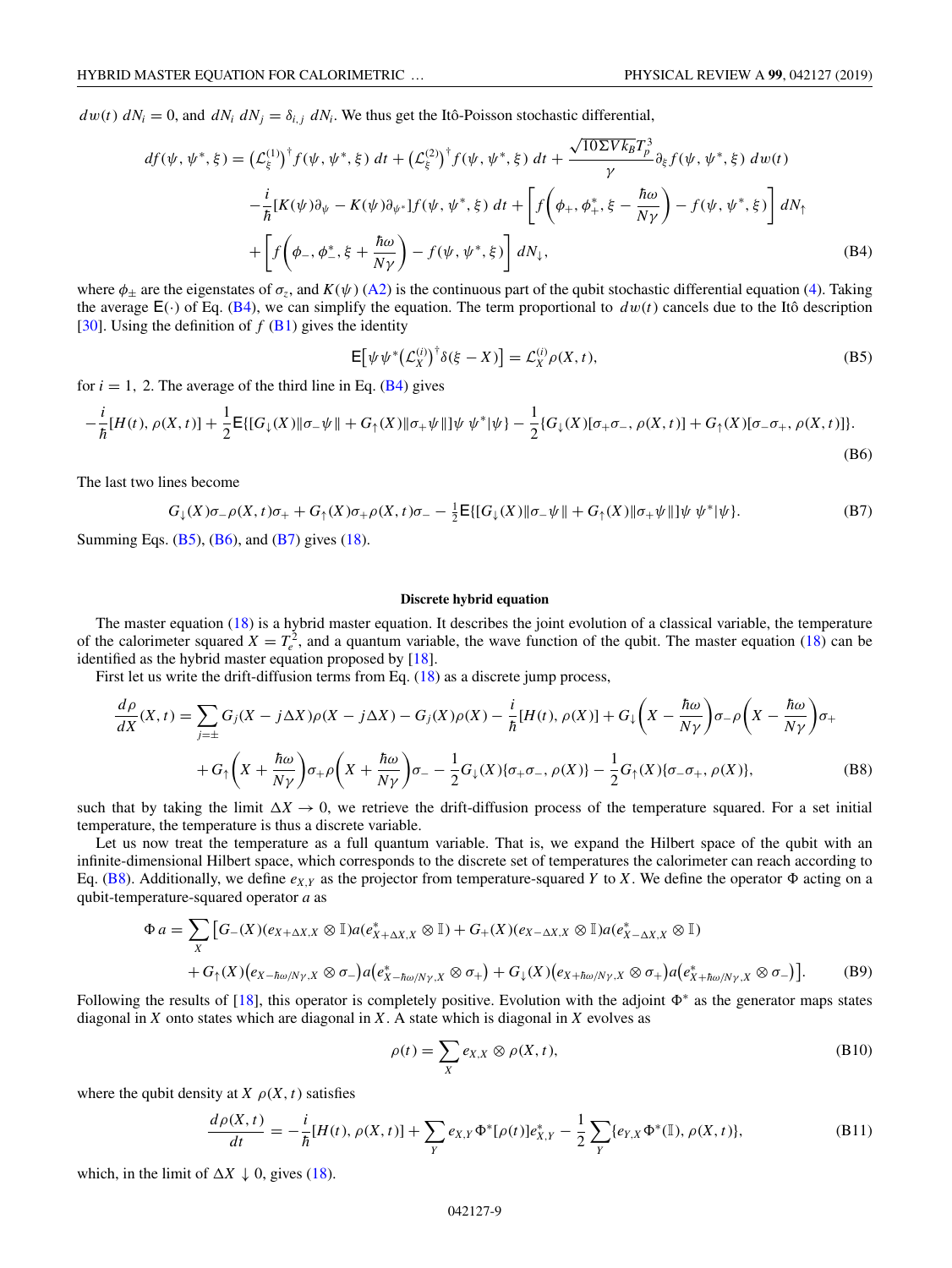## <span id="page-10-0"></span>**APPENDIX C: EFFECTIVE TEMPERATURE EQUATION**

We solve Eq.  $(31)$  at different orders by plugging in the Hilbert expansion [\(35\)](#page-4-0). For physical parameters typical for the qubit-calorimeter experiment [7], the relevant temperature- (squared) range is much larger than  $\hbar \omega / N \gamma$ . For this reason, we will treat the rates  $G_{\uparrow/\downarrow}(X)$  [\(23\)](#page-4-0) as differentiable functions and ignore the small jump at  $X = \hbar \omega / N \gamma$ .

*a. Order*  $\varepsilon^0$ . The lowest-order equation is

$$
M^{(0)}\vec{P}^0(X) = 0.
$$
 (C1)

The zeroth order of the Hilbert expansion  $(35)$  can be written into the form

$$
\vec{P}(X,\tau) = F^{(0)}(X,\tau)\vec{Q}(X,\tau),
$$
 (C2)

where, taking  $G(X) = G_{\uparrow}(X) + G_{\perp}(X)$ ,

$$
\vec{Q}(X) = \frac{1}{G(X)^2 + 8\lambda^2} \begin{pmatrix} G_{\uparrow}(X)G(X) + 4\lambda^2 \\ G_{\downarrow}(X)G(X) + 4\lambda^2 \\ -2i\lambda[G_{\downarrow}(X) - G_{\uparrow}(X)] \\ 2i\lambda[G_{\downarrow}(X) - G_{\uparrow}(X)] \end{pmatrix}
$$
 (C3)

solves (C1) and satisfies  $Q_1(X) + Q_2(X) = 1$ .

*b. Order*  $\varepsilon^1$ . The first-order correction to  $P(X, t)$  solves

$$
(M^{(0)}\vec{P}^{(1)})(X,\tau) = \frac{d\vec{P}^{(0)}}{d\tau}(X,\tau) - (\mathcal{L}_X^{(1)}\vec{P}^{(0)})(X,\tau) - \partial_X(M^{(1)}\vec{P}^{(0)})(X,\tau). \tag{C4}
$$

By Fredholm's alternative [\[29\]](#page-11-0), the above equation is solvable if the solvability condition is satisfied. The solvability condition requires that the nonhomogeneous part of the above equation, i.e., the right-hand side, is zero on the kernel of the adjoint of  $M^{(0)}$ . Concretely, given that the kernel of  $(M^{(0)})^{\dagger}$  is

$$
v_1 = (1, 1, 0, 0), \tag{C5}
$$

the solvability condition requires that

$$
\partial_t F^{(0)} = \mathcal{L}_X^{(1)} F^{(0)} + \langle v_1 | \partial_X M^{(1)}(\vec{Q} F^{(0)}) \rangle \tag{C6}
$$

should be satisfied.

The matrix  $M^{(0)}$  has eigenvalues 0,  $\lambda_1$ ,  $\lambda_2$ ,  $\lambda_3$ , with corresponding right eigenvectors  $Q$ ,  $w_2$ ,  $w_3$ ,  $w_4$  and left eigenvectors  $v_1$ ,  $v_2$ ,  $v_3$  and  $v_4$ . The vector  $v_2 = (0, 0, 1, 1)$ , and it is straightforward to see that  $\langle v_2, Q \rangle = 0$  and  $v_2 \in \text{ker}(M_1^{\dagger})$ . Projecting  $v_2$  on both sides of Eq. ( $C4$ ) gives

$$
\langle v_2, M^{(0)} P^{(1)} \rangle = \lambda_2 \langle v_2, P^{(1)} \rangle = 0. \tag{C7}
$$

- [1] H. S. Leff and A. F. Rex, *Maxwell's Demon* (IOP, Philadelphia, 2003).
- [2] [J. V. Koski, V. F. Maisi, J. P. Pekola, and D. V. Averin,](https://doi.org/10.1073/pnas.1406966111) Proc. Natl. Acad. Sci. **[111](https://doi.org/10.1073/pnas.1406966111)**, [13786](https://doi.org/10.1073/pnas.1406966111) [\(2014\)](https://doi.org/10.1073/pnas.1406966111).
- [3] E. Aurell, K. Gawedzki, C. Mejía-Monasterio, R. Mohayaee, and P. Muratore-Ginanneschi, [J. Stat. Phys.](https://doi.org/10.1007/s10955-012-0478-x) **[147](https://doi.org/10.1007/s10955-012-0478-x)**, [487](https://doi.org/10.1007/s10955-012-0478-x) [\(2012\)](https://doi.org/10.1007/s10955-012-0478-x).
- [4] P. Muratore-Ginanneschi and K. Schwieger, [Phys. Rev. E](https://doi.org/10.1103/PhysRevE.90.060102) **[90](https://doi.org/10.1103/PhysRevE.90.060102)**, [060102\(R\)](https://doi.org/10.1103/PhysRevE.90.060102) [\(2014\)](https://doi.org/10.1103/PhysRevE.90.060102).
- [5] B. Karimi and J. P. Pekola, [Phys. Rev. Appl.](https://doi.org/10.1103/PhysRevApplied.10.054048) **[10](https://doi.org/10.1103/PhysRevApplied.10.054048)**, [054048](https://doi.org/10.1103/PhysRevApplied.10.054048) [\(2018\)](https://doi.org/10.1103/PhysRevApplied.10.054048).
- [6] [J. Govenius, R. E. Lake, K. Y. Tan, and M. Möttönen,](https://doi.org/10.1103/PhysRevLett.117.030802) *Phys.* Rev. Lett. **[117](https://doi.org/10.1103/PhysRevLett.117.030802)**, [030802](https://doi.org/10.1103/PhysRevLett.117.030802) [\(2016\)](https://doi.org/10.1103/PhysRevLett.117.030802).

For  $j = 3, 4$ , we have

$$
\lambda_j \langle v_j, P^{(1)} \rangle
$$
  
= -\langle v\_j | (\partial\_X \vec{Q}) f(X) F^{(0)} \rangle + \langle v\_j | \vec{Q} \rangle \langle v\_1 | \partial\_X (M^{(1)} F^{(0)}) \rangle  
- \langle v\_j | \partial\_X (M^{(1)} \vec{Q} F^{(0)}) \rangle  
= -\langle v\_j | (\partial\_X \vec{Q}) f(X) F^{(0)} \rangle - \langle v\_j | \partial\_X (M^{(1)} \vec{Q} F^{(0)}) \rangle. (C8)

Going to the last line, we used that  $\langle v_j, \vec{Q} \rangle = 0$  for  $j \neq 1$ and  $f(X) = -\frac{\Sigma V}{N\gamma} (T_p^5 - X^{5/2})$ . Furthermore, the eigenvectors satisfy the completeness relation

$$
\mathbb{I} = |Q\rangle\langle v_1| + \frac{|w_2\rangle\langle v_2|}{\langle v_2|w_2\rangle} + \frac{|w_3\rangle\langle v_3|}{\langle v_3|w_3\rangle} + \frac{|w_4\rangle\langle v_4|}{\langle v_4|w_4\rangle}.
$$
 (C9)

*c. Order*  $\varepsilon^2$ . We get the equation

$$
(M^{(0)}\vec{P}^{(2)})(X,\tau)
$$
  
= 
$$
\frac{d\vec{P}^{(1)}}{d\tau}(X,\tau) - (\mathcal{L}_X^{(1)}\vec{P}^{(1)})(X,\tau)
$$
  
- 
$$
(\mathcal{L}_X^{(2)}\vec{P}^{(0)})(X,\tau) - (M^{(0)}\vec{P}^{(1)})(X,\tau)
$$
  
- 
$$
\partial_X(M^{(1)}\vec{P}^{(1)})(X,\tau) - \frac{1}{2}\partial_X(M^{(2)}\vec{P}^{(0)})(X,\tau).
$$
 (C10)

By projecting the kernel of  $(M^{(0)})^{\dagger}$  on (C10), we find the second-order solvability condition,

$$
\partial_t F^{(1)} = \mathcal{L}^{(1)} F^{(1)} + \mathcal{L}^{(2)} F^{(2)} + \langle v_1 | \partial_X M^{(1)} P^{(1)} \rangle + \langle v_1 | \partial_X^2 M^{(2)} P^{(0)} \rangle / 2.
$$
 (C11)

Using the completeness relation  $(C9)$  in the third term on the right-hand side, we find

$$
\partial_t F^{(1)} = \mathcal{L}^{(1)} F_1 + \mathcal{L}^{(2)} F_0
$$
  
+  $\langle v_1 | \partial_X (M^{(1)} Q F^{(1)}) \rangle + \langle v_1 | \partial_X \left( \frac{| (M^{(1)} w_3) \langle v_3 | P^{(1)} \rangle}{\langle v_3 | w \rangle} \right)$   
+  $\langle v_1 | \partial_X \left( \frac{| (M^{(1)} w_4) \langle v_4 | P^{(1)} \rangle}{\langle v_4 | w_4 \rangle} \right) + \langle v_1 | \partial_X^2 (M^{(2)} P^{(0)}) \rangle / 2.$   
(C12)

By summing Eqs.  $(C6)$  and  $(C12)$ , and using  $(C7)$  and  $(C8)$ , we find the Fokker-Planck equation [\(37\)](#page-5-0) for  $F = F^{(0)} +$  $\varepsilon F^{(1)}$ .

- [7] [J. P. Pekola, P. Solinas, A. Shnirman, and D. V. Averin,](https://doi.org/10.1088/1367-2630/15/11/115006) New J. Phys. **[15](https://doi.org/10.1088/1367-2630/15/11/115006)**, [115006](https://doi.org/10.1088/1367-2630/15/11/115006) [\(2013\)](https://doi.org/10.1088/1367-2630/15/11/115006).
- [8] A. Kupiainen, P. Muratore-Ginanneschi, J. Pekola, and K. Schwieger, [Phys. Rev. E](https://doi.org/10.1103/PhysRevE.94.062127) **[94](https://doi.org/10.1103/PhysRevE.94.062127)**, [062127](https://doi.org/10.1103/PhysRevE.94.062127) [\(2016\)](https://doi.org/10.1103/PhysRevE.94.062127).
- [9] B. Donvil, P. Muratore-Ginanneschi, J. P. Pekola, and K. Schwieger, [Phys. Rev. A](https://doi.org/10.1103/PhysRevA.97.052107) **[97](https://doi.org/10.1103/PhysRevA.97.052107)**, [052107](https://doi.org/10.1103/PhysRevA.97.052107) [\(2018\)](https://doi.org/10.1103/PhysRevA.97.052107).
- [10] H. P. Breuer and F. Petruccione, [Phys. Rev. A](https://doi.org/10.1103/PhysRevA.55.3101) **[55](https://doi.org/10.1103/PhysRevA.55.3101)**, [3101](https://doi.org/10.1103/PhysRevA.55.3101) [\(1997\)](https://doi.org/10.1103/PhysRevA.55.3101).
- [11] K. Szczygielski and R. Alicki, [Phys. Rev. A](https://doi.org/10.1103/PhysRevA.92.022349) **[92](https://doi.org/10.1103/PhysRevA.92.022349)**, [022349](https://doi.org/10.1103/PhysRevA.92.022349) [\(2015\)](https://doi.org/10.1103/PhysRevA.92.022349).
- [12] K. Szczygielski, [J. Math. Phys.](https://doi.org/10.1063/1.4891401) **[55](https://doi.org/10.1063/1.4891401)**, [083506](https://doi.org/10.1063/1.4891401) [\(2014\)](https://doi.org/10.1063/1.4891401).
- [13] R. Alicki, D. A. Lidar, and P. Zanardi, [Phys. Rev. A](https://doi.org/10.1103/PhysRevA.73.052311) **[73](https://doi.org/10.1103/PhysRevA.73.052311)**, [052311](https://doi.org/10.1103/PhysRevA.73.052311) [\(2006\)](https://doi.org/10.1103/PhysRevA.73.052311).